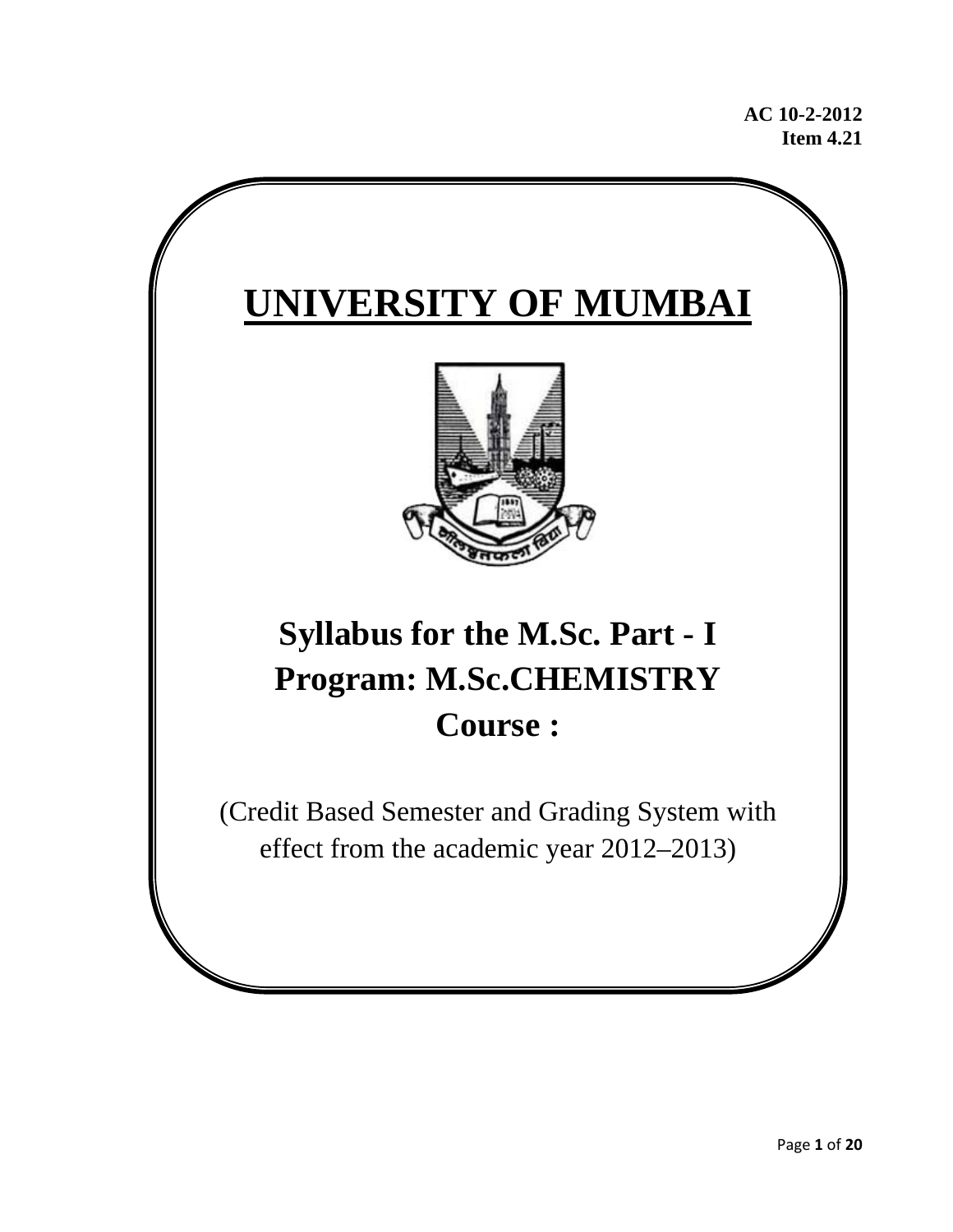# **M .Sc. CHEMISTRY Syllabus Restructured for Credit Based and Grading System To be implemented from the Academic year 2012-2013 SEMESTER I Course Code –(Physical Chemistry) PSCH 101 Total Lectures 60 L]** *Unit - I Topic - Thermodynamics-I*

**[15L]**   $[5L]$ 

- **1.1** State function and exact differentials. Maxell equations, Maxwell thermodynamic square, Joule Thomson experiment, Joule Thomson coefficient, inversion temperature, Joule Thomson coefficient in terms of van der Waals constants, Temperature dependence of enthalpy and entropy , Gibbs energy of reaction
- **1.2** Third law of Thermodynamics, Entropy change for a phase transition, absolute entropies, determination of absolute entropies in terms of heat capacity data, standard molar entropies and their dependence on molecular mass and molecular structure. Residual entropy.

[10 **]** 

#### *Unit-II Topic - Thermodynamics-II*

**[15L]** 

**2.1** Fugacity of real gases, Determination of fugacity of real gases using graphical method and from equation of state. Equilibrium constant for real gases in terms of fugacity. Gibbs energy of mixing, entropy and enthalpy of mixing.

 $[4 L]$ 

**2.2 Real solutions:** Chemical potential in non ideal solutions excess functions of non ideal solutions calculation of partial molar volume and partial molar enthalpy, Gibbs Duhem Margules equation.

 $[6 L]$ 

**2.3** Applications of thermodynamic functions to life processesEntropy and free energy changes of a biochemical reaction, Free energy changes involved in reactions that synthesize and utilize ATP.

 $[5L]$ 

### *Unit-III Topic - Applied Thermodynamics*

**[15L]**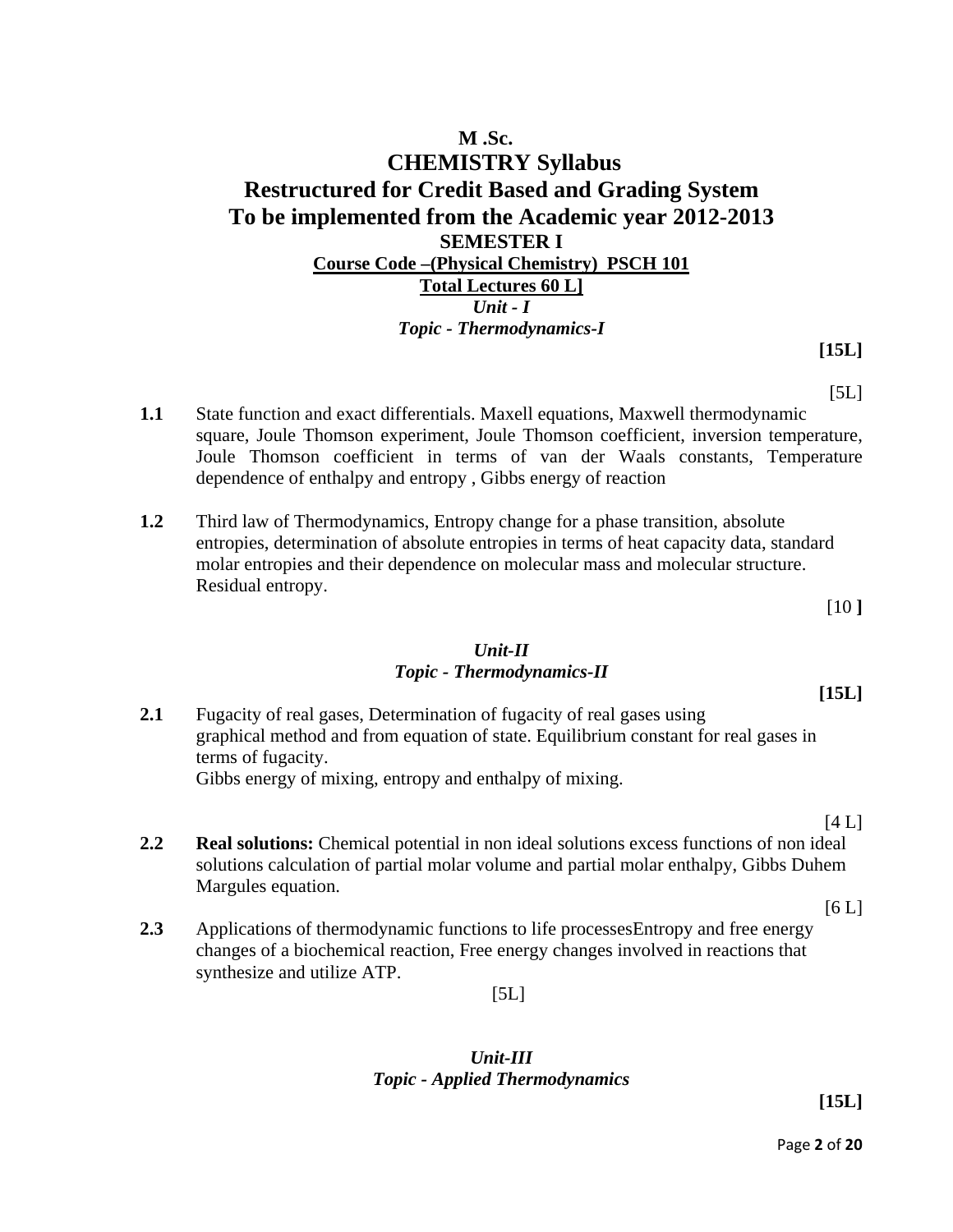| 3.1 | Two component system<br>(Solid -Gas System) I-Hydrate formation II- Amino compound formation                                                                                                                                                                                                                                                                         | [2L] |
|-----|----------------------------------------------------------------------------------------------------------------------------------------------------------------------------------------------------------------------------------------------------------------------------------------------------------------------------------------------------------------------|------|
|     | (Solid $-$ Liquid System) I – Formation of a compound with congruent melting point<br><b>II-</b> Formation of a compound with incongruent melting point                                                                                                                                                                                                              |      |
| 3.2 | Three component system<br>Recapitulation: Graphical representation of three component system; system of<br>three liquids: having partial miscibility.<br>Type-I Formation of one pair of partially miscible liquids<br><b>Type-II</b> Formation of two pairs of partially miscible liquids<br><b>Type-III</b> Formation of three pairs of partially miscible liquids | [2L] |
| 3.3 | Ternary system of two solid compounds and one liquid                                                                                                                                                                                                                                                                                                                 | [2L] |
|     | 1. Double salt formation -<br>(a) Double salt not decomposed by water<br>$H_2O - AgNO_3 - NH_4NO_3$<br>(b) Double salt decomposed by water<br>$H2O - AgNO3$ - KNO <sub>3</sub>                                                                                                                                                                                       | [2L] |
|     | 2. One salt forming a hydrate $-(a)$ Hydrate not dehydrated by second salt<br>$H_2O$ - Na <sub>2</sub> SO <sub>4</sub> - NaCl<br>(Hydrate $Na2So4, 10 H2O$ is formed)<br>(b) Hydrate dehydrated by second salt.<br>H <sub>2</sub> O- Na <sub>2</sub> SO <sub>4</sub> - NaCl                                                                                          |      |
|     | (Na <sub>2</sub> SO <sub>4</sub> is dehydrated by addition of NaCl) [2L]<br>3. Double salt forming hydrate $-(a)$ Hydrated double salt not decomposed<br>by water (Alums stable in presence of water)<br>(b) Hydrated double salt decomposed by water [1L]                                                                                                           |      |
| 3.4 | Thermodynamics of surfaces, Pressure difference across curved surface                                                                                                                                                                                                                                                                                                |      |

(Laplace equation), vapour pressure of droplets (Kelvin equation), Gibbs adsorption isotherm,BET isotherm (derivations expected). [4L]

### *Unit - IV Topic - Electrochemistry*

**[15L]** 

**4.1** Debye-Huckel theory of activity coefficient, Debye-Huckel limiting law and it's extension to higher concentration (derivation expected).

 $[3L]$ 

- **4.2**. Electrolytic conductance and ionic interaction, relaxation effect,. Debye-Huckel- Onsager equation (derivation expected). Validity of this equation for aqueous and non aqueous solution, deviations from Onsager equation, Debye -Falkenhagen effect ( dispersion of conductance at high frequencies), Wien effect.
- **4. 3** Batteries: Alkaline fuel cells, Phosphoric acid fuel cells, High temperature fuel cells, General development of a fuel cell based technology

 $[3L]$ 

 $[4L]$ 

**4. 4** Bioelectrochemistry: Introduction, cells and membranes, membrane potentials, theory of membrane potentials, interfacial electron transfer in biological systems, adsorption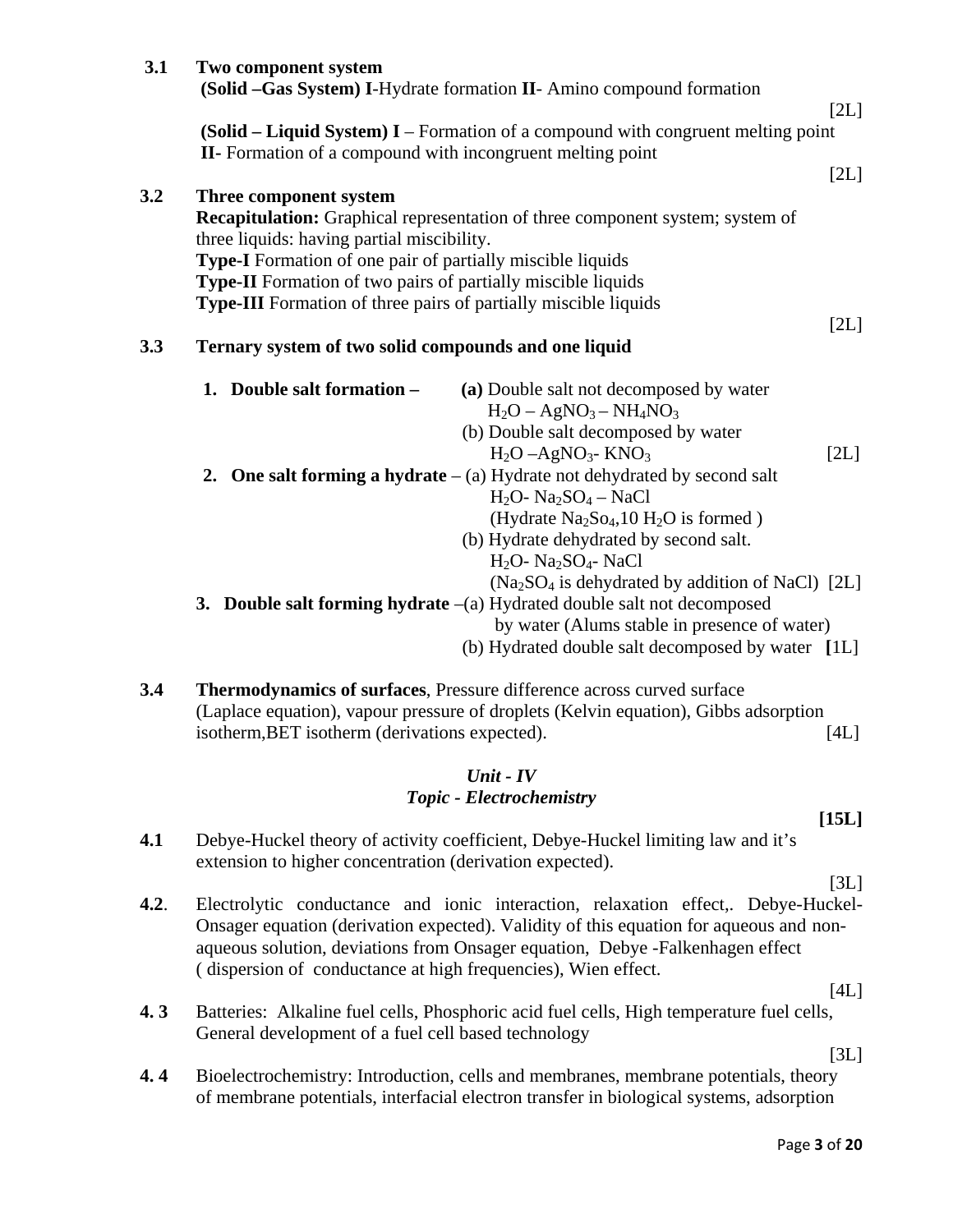of proteins onto metals from solution, electron transferrom modified metals to dissolved protein in solution, enzymes as electrodes, lectrochemical enzyme-catalysed oxidation of styrene.

5L]

### **Course Code ––(Inorganic Chemistry) PSCH 102 [Total Lectures 60 L]** *Unit - I Topic -* **Inorganic Reaction Mechanisms**

**[15L]** 

- (i) Rate of reactions, factors affecting the rate of reactions, techniques for determination of rate of reaction.
- (ii) Ligand substitution reactions of (a) octahedral complexes without breaking of metalligand bond, (b) square planar complexes – trans-effect, its theories and applications. Mechanism and factors affecting these substitution reactions and (c) Tetrahedral complexes.
- (iii) Redox reactions: electron and atom transfer reactions, inner and outer sphere mechanisms, Marcus theory, complimentary and non-complimentary reactions.
- (iv) Isomerization and racemization reactions.

### *Unit – II Topic - Organometallic Chemistry*

**[15 L]**

- (i) Organometallic compounds of transition metals: Preparation and properties of the following organometallic compounds: (a) Alkyl and Aryl derivatives, (b) Carbenes and Carbynes, (c) Alkene complexes, (d) Alkyne complexes, (e) Allyl complexes, (f) Cyclopentadiene complexes and (g) Arene complexes (sandwich and half sandwich complexes).
- (ii) Structure and bonding in Zeise's salt, bis(triphenylphosphine) diphenylacetylene platinum(0), diallyl nickel, ferrocene and dibenzene chromium(0).
- (iii) Sixteen electron rule and electron counting with examples.

#### *Unit – III Materials Chemistry and Nanomaterials*

**[15 L]** 

- (i) Solid State Chemistry
	- (a) Electronic structure of solids and band theory, Fermi level, K Space and Brillouin Zones.
	- (b) Structures of Compounds of the type : AB [nickel arsenide (NiAs)],  $AB_2$  $[\text{fluorite}(CaF_2)$  and antifluorite structures, rutile  $(TiO_2)$  structure and layer structure [cadmium chloride and iodide  $(CdCl<sub>2</sub>, CdI<sub>2</sub>)$ ].
	- (c) Methods of preparation for inorganic solids: Ceramic method, precursor method, sol-gel method, microwave synthesis (discussion on principles, examples, merits and demerits are expected).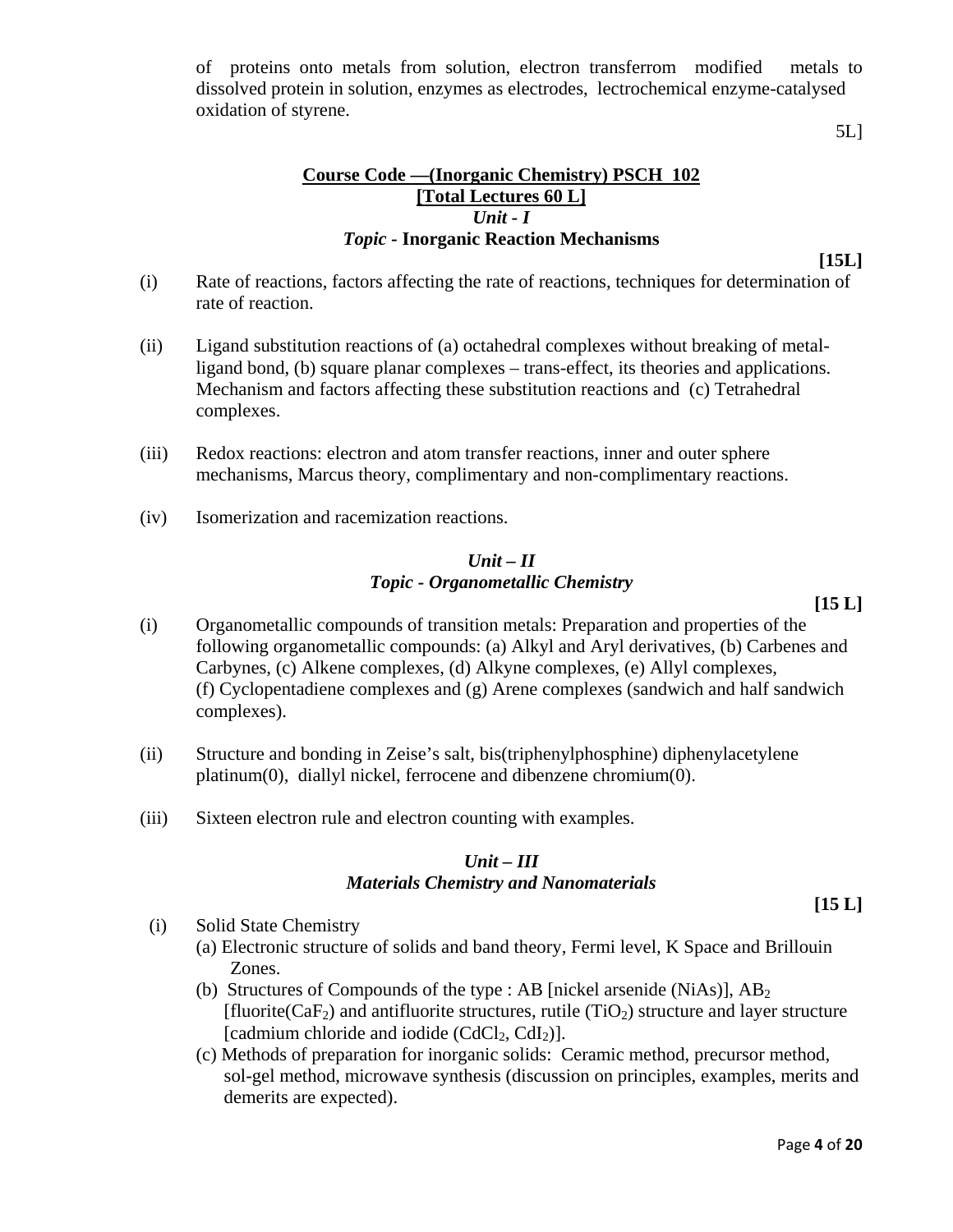- (ii) Nanomaterials
	- (a) Preparative methods

 Chemical methods : solvolthermal, microwave, coprecipitation, Langmuir Blodgett (L-B) method Biological methods : synthesis using microorganisms

(b) Applications in the field of semiconductors and solar cells.

### *Unit - IV Spectral and Magnetic Methods*

- (i) Interpretation of electronic spectra for octahedral (Ni(II) and Cr(III)) and square planar complexes for  $d^8$  ions [Ni(II), Pd(II), Pt(II)], IR and Raman spectroscopy with reference to metal- nitrogen, metal-oxygen and metal-sulfur bonds.
- (ii) Spectroscopic methods viz., Job's method, mole-ratio and slope-ratio methods for determination of stepwise formation constants of metal complexes.
- (iii) Application of ESR and magnetic susceptibility studies of metal complexes: interpretation of ESR spectra of Cu(II) complexes (octahedral, square planar and tetragonal complexes) and susceptibility results for the same.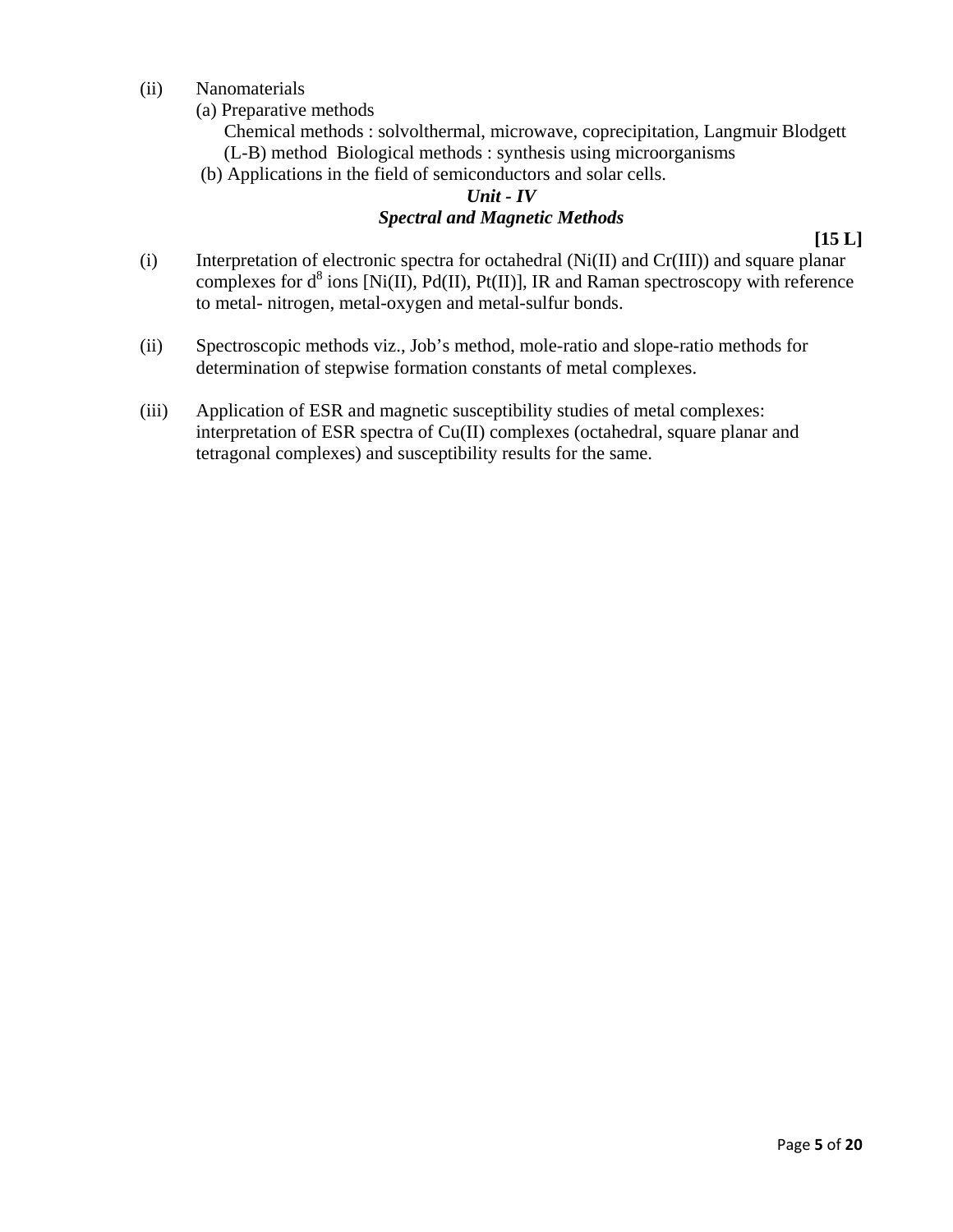### **Course Code ––(Organic Chemistry) PSCH 103 [ Total Lectures 60 L]**

# **Theory and practical [From the academic year 2011-2012] Semester – I** 60L

# **Unit-I**

### **1. Molecular Orbital Theory for organic chemistry 8L**

**1.1. LCAO and MOs:** π-MOs of ethylene, higher polyenes, and benzene and their energies. Effect of conjugation on stability and reactivity of polyenes.

**1.2. FMOs:** Use of FMOs in ethylene dimerization to cyclobutane, Diels-Alder reaction, reaction of allyl cation with allyl anion, reactivity of carbonyl group. Significance of HOMO-LUMO gap in absorption spectra and chemical reactions. FMOs of hard and soft acids and bases, nucleophiles and electrophiles*.*

### **1.3. Aromaticity 7L**

**1.3.1.** Structural, thermochemical, and magnetic criteria for aromaticity, including NMR characteristics of aromatic systems. Delocalization and aromaticity.

**1.3.2.** Application of HMO theory to monocyclic conjugated systems. Frost-Muslin diagrams. Huckel's (4n+2) and 4n rules.

**1.3.3.** Aromatic and antiaromatic compounds upto 18 carbon atoms. Aromaticity of benzenoid systems, heterocycles, metallocenes, azulenes, annulenes and tropylium cations. Homoaromatic compounds.

# **Unit-II**

- 2. Physical Organic Chemistry **12L**
- **2.1 Thermodynamic and kinetic requirements of a reaction:** Transition state theory, Hammond's postulate, Principle of microscopic reversibility, Kinetics vs thermodynamic control.

**2.2. Acids and bases:** Factors affecting acidity & basicity. Acid & base catalysis specific & general catalysis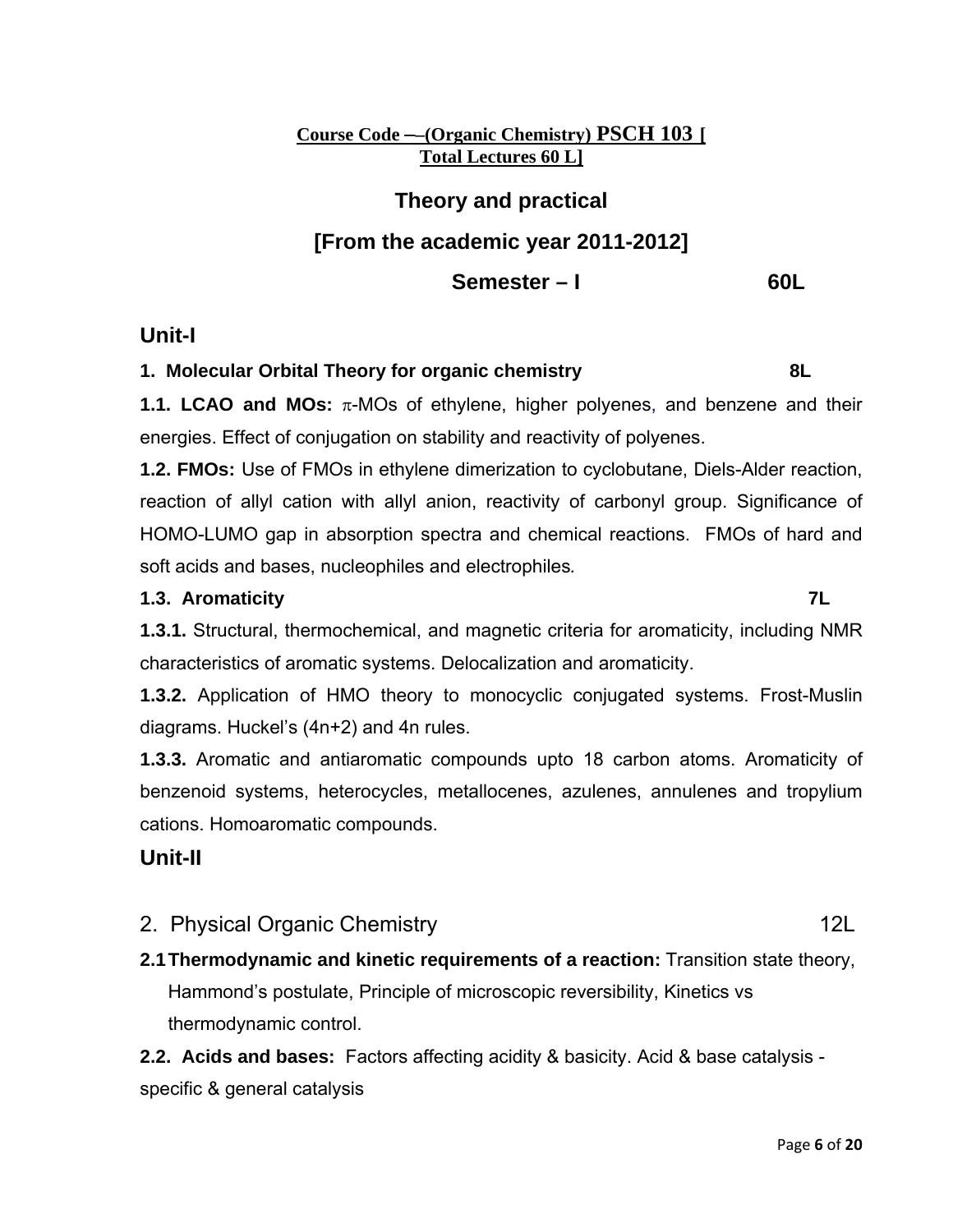**2.3 Determining mechanism of a reaction:** Product analysis, Kinetic studies, Stereochemical outcome, Detection and trapping of intermediates, Crossover experiments, Kinetic isotope effect –primary kinetic & secondary kinetic isotope effect.

### **2.4. Elimination Reactions 3L**

**2.4.1. Types of elimination reactions.**  $E_1$ ,  $E_2$  and  $E_1$ cB mechanisms.

**2.4.2. Pyrolytic elimination:** Chugaev reaction, Cope reaction and Pyrolysis of acetates.

# **Unit-III**

### **3. Stereochemistry 15L**

**3.1 Symmetry operations:** Rotation, reflection, inversion, rotation- reflection. Identification of the different axes and planes of symmetry.

**3.2 Molecules with tri and tetracoordinate chiral centres:** Compounds with carbon, silicon, nitrogen, phosphorous and sulfur chiral centres and their relative configurational stabilities.

**3.3. Molecules with two or more chiral centres**: Configurational nomenclature Constitutionally unsymmetrical molecules: Erythro-threo and syn-anti systems. Constitutionally symmetrical molecules with odd and even number of chiral centres: enantiomeric and meso forms, concept of stereogenic, chirotopic and pseudoasymmetric centres.

**3.4 Axial and planar chirality:** Principles of axial and planar chirality. Stereochemical features and configurational descriptors (R, S) for the following classes of compounds: allenes, alkylidene cycloalkanes, spiranes, biaryls (including BINOLs and BINAPs), ansa compounds and cyclophanes.

**3.5 Prochirality:** Homotopic, heterotopic and diastereotopic ligands and faces. Identification using substitution and symmetry criteria. Nomenclature of stereoheterotopic ligands and faces. Symbols for stereoheterotopic ligands in molecules with one or more prochiral centres, pro-pseudoasymmetric centre, chiral and prochiral centre; prochiral axis and prochiral plane. Symbols for enantiotopic and diastereotopic faces.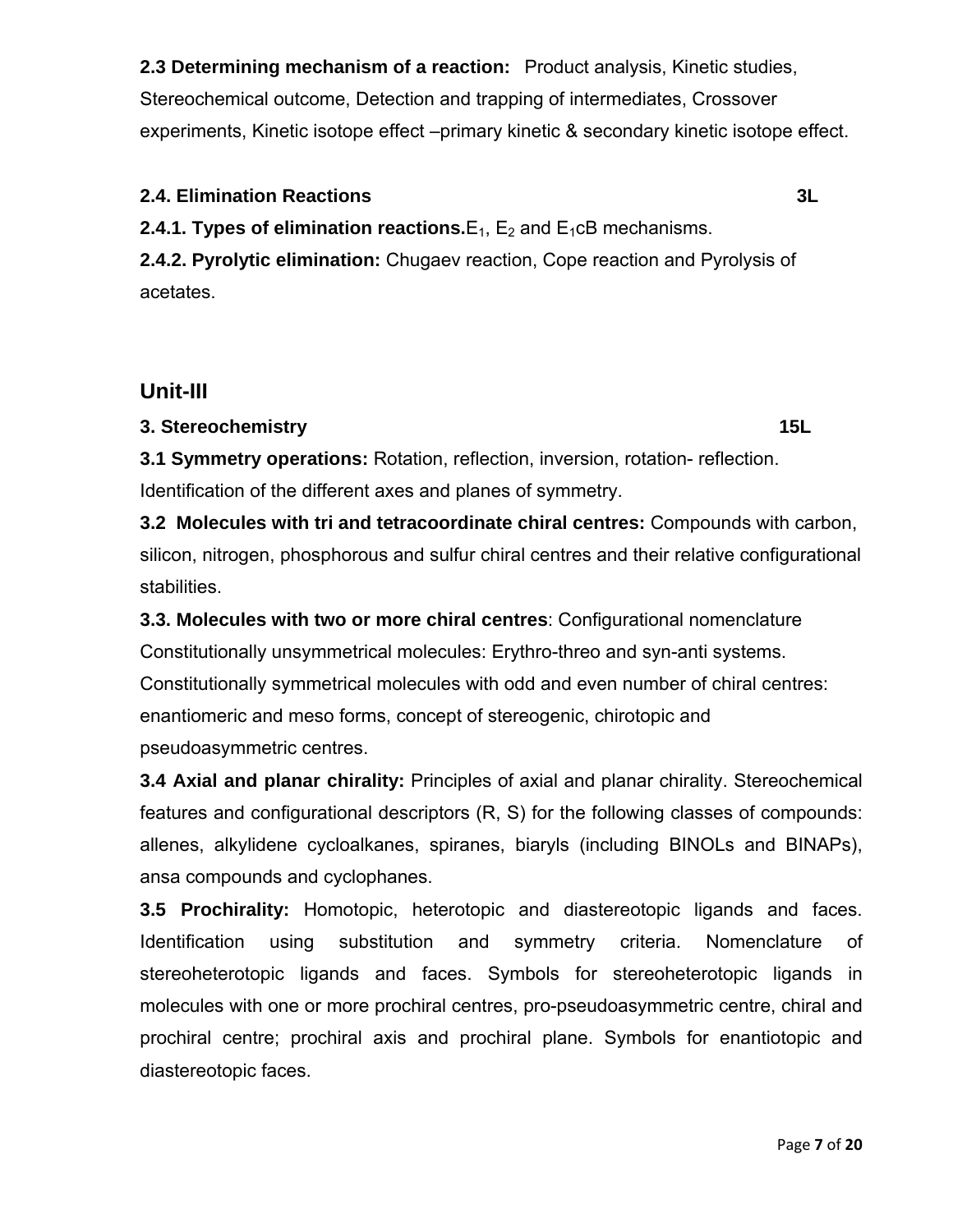# **Unit-IV**

# **4. Oxidation 8 L**

General mechanism, selectivity, and important applications of the following:

**4.1** Dehydrogenation of C-C bonds including aromatization of six membered rings using metal (Pt, Pd, Ni) and organic reagents (chloranil, DDQ).

**4.2** Dehydrogenation/oxidation of alcohols to aldehydes and ketones: chromium reagents such as  $K_2Cr_2O_7/H_2SO_4$  (Jones reagent),  $CrO_3$ -pyridine (Collin's reagent), PCC (Corey's reagent) and PDC, hypervalent iodine reagents (IBX, Dess-Martin periodinane). DMSO based reagents (Swern oxidation) and Oppenauer oxidation.

**4.3** Oxidation involving C-C bonds cleavage: Glycols using HIO<sub>4</sub>; cycloalkanones using CrO<sub>3</sub>; carbon-carbon double bond using ozone,  $KMnO<sub>4</sub>$ , CrO<sub>3</sub>, NaIO<sub>4</sub> and OsO<sub>4</sub>; aromatic rings using  $RuO<sub>4</sub>$  and NaI $O<sub>4</sub>$ .

**4.4** Oxidation involving replacement of hydrogen by oxygen: oxidation of CH<sub>2</sub> to CO by  $SeO<sub>2</sub>$ , Oxidation of aryl methanes by  $CrO<sub>2</sub>Cl<sub>2</sub>$  (Etard oxidation).

**4.5** Oxidation of aldehydes and ketones: with  $H_2O_2$  (Dakin reaction), with peracid (Baeyer-Villiger oxidation).

# **4.6.Reduction 7L**

General mechanism, selectivity, and important applications of the following reducing reagents:

**4.6.1** Reduction of CO to CH<sub>2</sub> in aldehydes and ketones -Clemmensen reduction, Wolff-Kishner reduction and Huang-Minlon modification. Ra-Ni desulfurization of thioketal

**4.6.2 Metal hydride reduction:** Boron reagents (NaBH<sub>4</sub>, NaCNBH<sub>3</sub>, Na(OAc)<sub>3</sub>BH), aluminium reagents (LiAlH4, DIBALH, Red Al, L and K selectrides).

 $NH<sub>2</sub>NH<sub>2</sub>$  (diimide reduction) and other non-metal based agents including organic reducing agents (Hantzsch dihydropyridine).

**4.6.3**. **Dissolving metal reductions:** using Zn, Li, Na, and Mg under neutral and acidic conditions, Li/Na-liquid  $NH<sub>3</sub>$  mediated reduction (Birch reduction) of aromatic compounds and acetylenes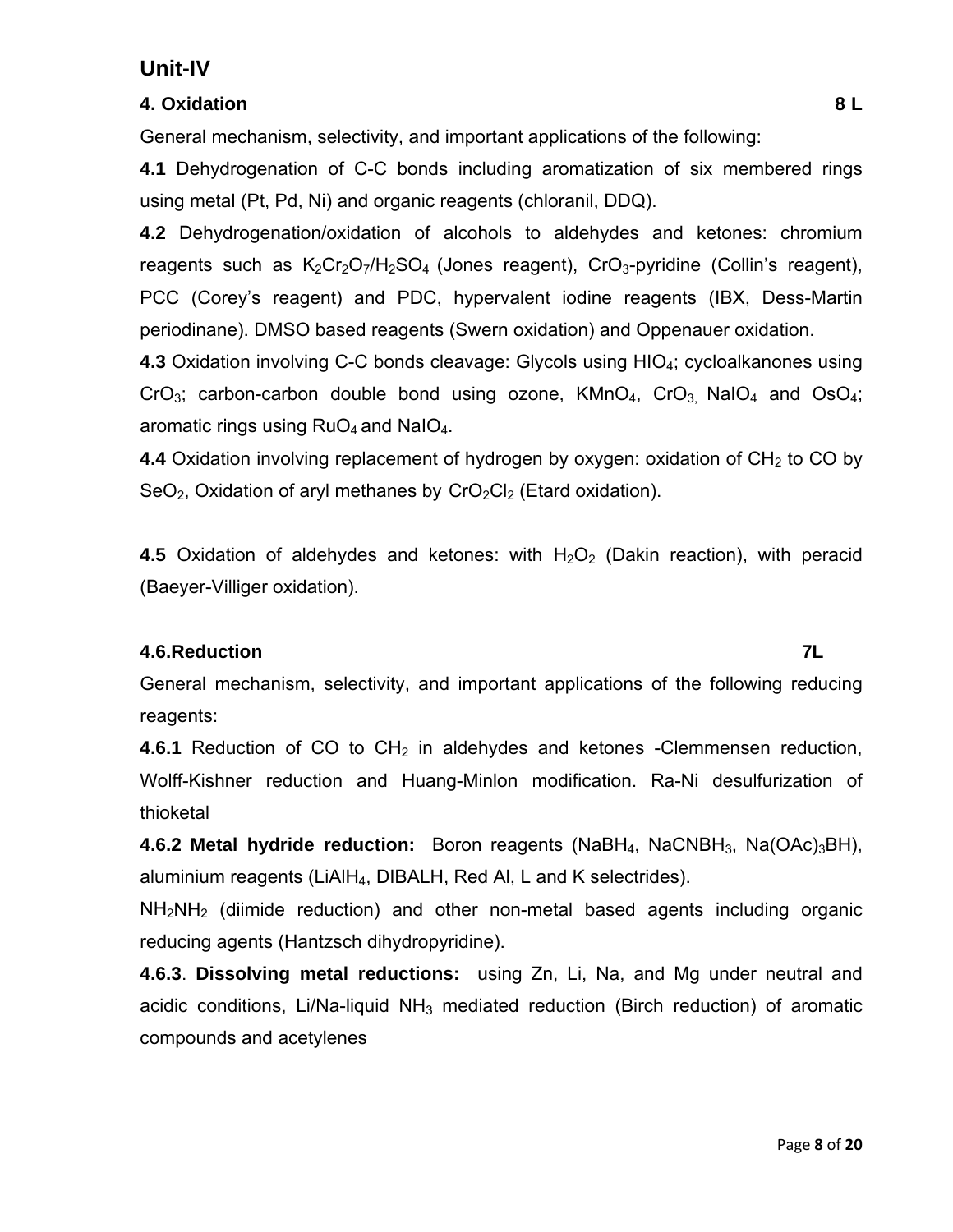#### **Course Code ––(Analytical Chemistry) PSCH 104 [Total Lectures 60 L] M.Sc.**

#### **Draft Syllabus for**

#### **[From the Academic year 2012-13]**

### **[Apart from Unit-II numerical problems are expected on Unit-IV, Unit -V and Unit VII and VIII]**

**Semester –I** [60L]

#### **Unit –I**

- 1.1 **Introduction to Analytical Chemistry:** Classification of analytical methods, an overview of analytical methods, types of instrumental methods, instruments for analysis, data domains, electrical and non electrical domains, detectors, transducers and sensors, selection of an analytical method, accuracy, precision, selectivity, sensitivity, detection limit and dynamic range, classification of techniques: calibration curve, standard addition and internal standard methods**. [7L]**
- **1.2 Quality in analytical chemistry**: quality systems in chemical laboratories, cost

and benefits of a quality system, types of quality standards for laboratories,

total quality management, quality audits and quality reviews, responsibility

of laboratory staff for quality**. [8L]** 

#### **Unit-II**

### **Chemometrics: The following topics are to be covered in the form of numerical problems only.**

A] Concentration of a solution based on volume and mass units.

B] Calculations of ppm, ppb and dilution of the solutions, concept of mmol

C] Stoichiometry of chemical reactions, concept of kgmol, limiting reactant, theoretical and practical yield.

D] Solubility and solubility equilibria, effect of presence of common ion.

E] Calculations of pH of acids, bases and acidic and basic buffers.

F] Concept of formation constants, stability and instability constants, step wise formation constants**. [15L]**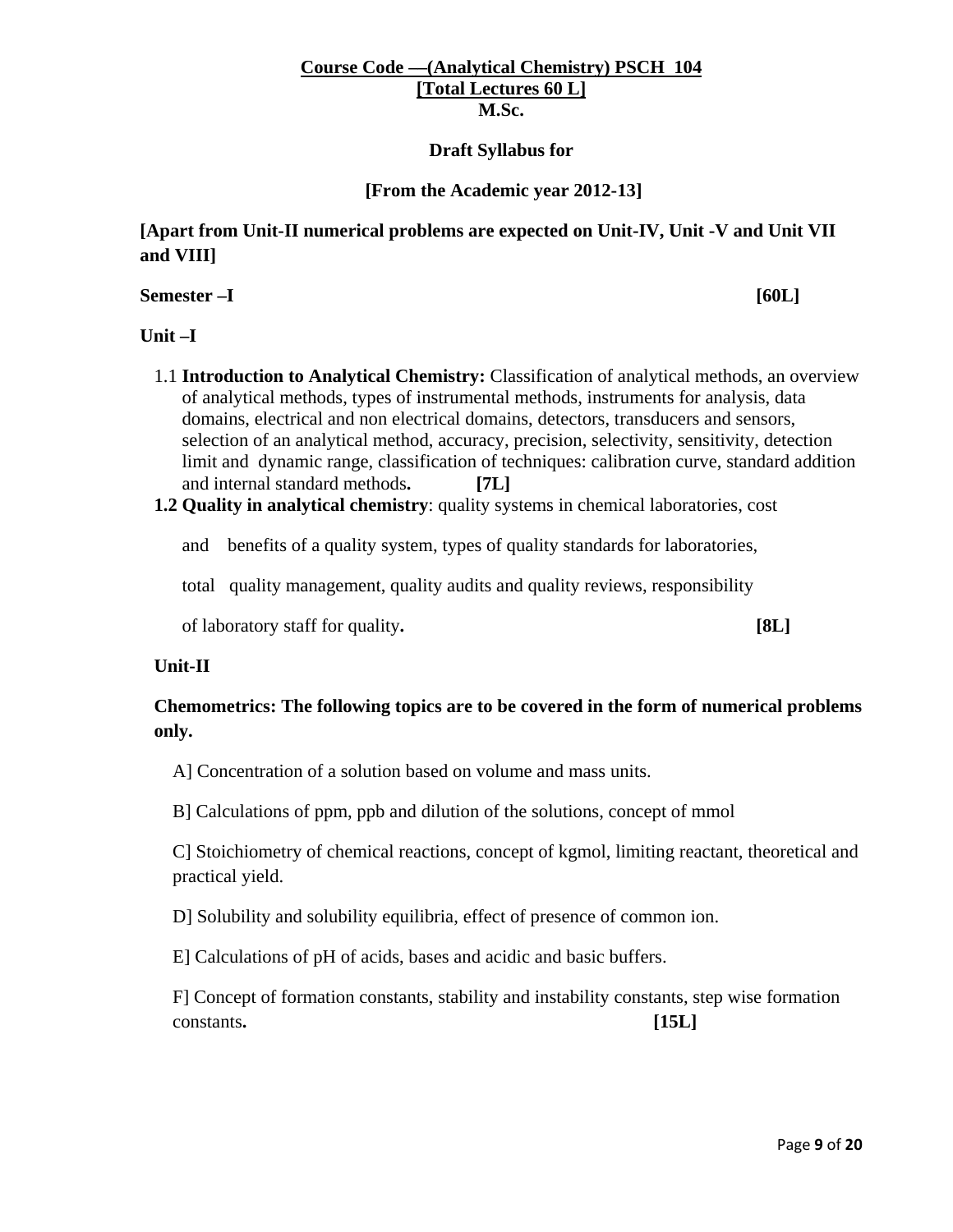|                                                                                  | 3.1 Introduction to separation methods in analytical chemistry:                         |      |  |
|----------------------------------------------------------------------------------|-----------------------------------------------------------------------------------------|------|--|
|                                                                                  | precipitation, filtration, distillation, extraction and chromatography, modes           |      |  |
|                                                                                  | of separation in chromatography: adsorption, partition, ion exchange, size exclusion    |      |  |
|                                                                                  | and electrochromatography.                                                              | [2L] |  |
| 3.2 Solvent extraction: Recapitulation, factors affecting the solvent extraction |                                                                                         |      |  |
|                                                                                  | of inorganic species, separation of metal ions as chelates, concept of $[pH]_{1/2}$     |      |  |
|                                                                                  | and its significance, ion association, solvation with suitable examples,                |      |  |
|                                                                                  | Craig's counter current extraction: principles, apparatus and applications, use         |      |  |
|                                                                                  | of crown ethers in solvent extraction.                                                  | [8L] |  |
|                                                                                  | 3.3 Solid phase extraction: principle, process and applications.                        | [2L] |  |
|                                                                                  | <b>3.4 HPTLC:</b> conversion of TLC to quantitative measurements, densitometric         |      |  |
|                                                                                  | detectors, fluorimetric detectors,                                                      | [3L] |  |
|                                                                                  | Unit-IV                                                                                 |      |  |
|                                                                                  | 4.1 General classification of chromatographic methods: column efficiency, plate         |      |  |
|                                                                                  | and rate theories, resolution, selectivity and separation capability, Van               |      |  |
|                                                                                  | Deemter equation, [ quantitative treatment and mathematical derivations                 |      |  |
|                                                                                  | not expected.]                                                                          | [3L] |  |
|                                                                                  | 4.2 Gas chromatography: instrumentation, sample introduction systems, packed            |      |  |
|                                                                                  | and capillary columns, detectors: selectivity, limit of detection, operative principles |      |  |
|                                                                                  | of coulometric, thermionic and NP detectors, temperature programming, applications      |      |  |
|                                                                                  | in various fields.                                                                      | [6L] |  |
|                                                                                  | <b>4.3 HPLC:</b> column efficiency in LC, mobile phase reservoirs, solvent treatment    |      |  |
|                                                                                  | systems pumping systems, sample introduction systems, types of columns,                 |      |  |
|                                                                                  | detectors: EC and diode array detectors, fluorimetic detectors.                         | [6L] |  |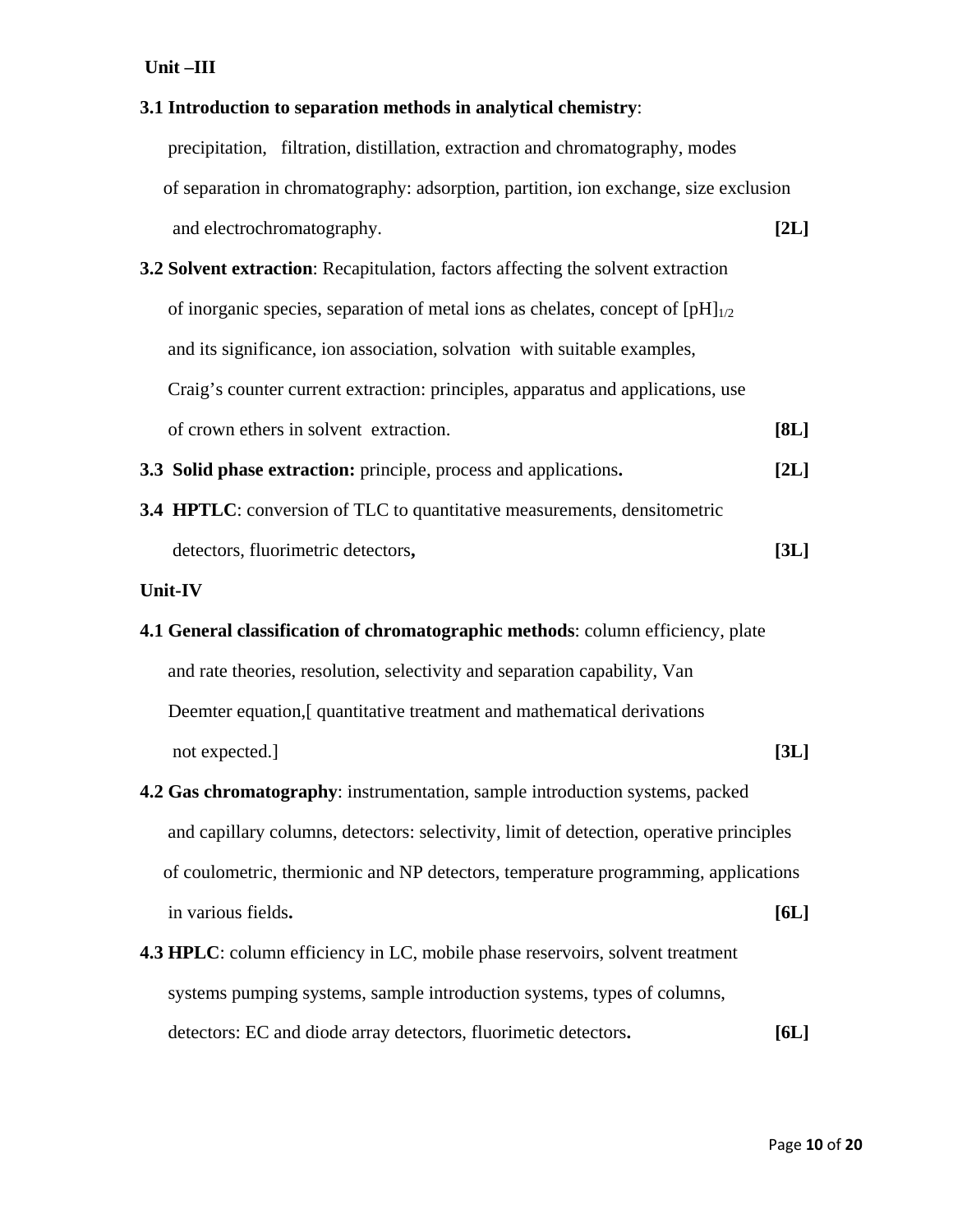# **M.Sc. Syllabus Restructured for Credit Based and Grading System To be implemented from the Academic year 2012-2013**

### **SEMESTER II**

### **Course Code – –(Physical Chemistry) PSCH 201 [Total Lectures 60]** *Unit - I Topic - Quantum Chemistry – I*

- **1.1** Recapitulation: Black body radiation, photoelectric effect, wave particle duality, Heisenberg's uncertainty principle,
- **1.2** Particle waves and Schrödinger wave equation, wave functions, properties of wave functions, Normalization of wave functions, orthogonality of wave functions.
- **1.3** Operators and their algebra, linear and hermitian operators, operators for the dynamic variables of a system such as, position, linear momentum, angular momentum, total energy, eigen functions, eigen values and eigen value equation, Schrödinger wave equation as the eigen value equation of the Hamiltonian operator, average value and the expectation value of a dynamic variable of the system, Postulates of Quantam Mechanics Time independent Schrödinger wave equation. The same state of  $[6 L]$

### **1.4** Application of quantum mechanics to the following systems:

- A] Free particle, wave function and energy of a free particle. [2L]
- B] Particle in a one, two and three dimensional box, separation of variables, Expression for the wave function of the system, expression for the energy of the system, concept of quantization, introduction of quantum number, degeneracy of the energy levels. [5L]
- C] Harmonic oscillator, approximate solution of the equation, Hermite polynomials, expression for wave function, expression for energy, use of the recursion formula, [2L]

#### *Unit-II Topic - Quantum Chemistry-II*

- **2.1** Rigid rotor, spherical coordinates Schrödinger wave equation in spherical coordinates, separation of the variables, the phi equation, wavefunction, quantum number, the theta equation, wave function, quantization of rotational energy, spherical harmonics. [4L]
- **2.2** Hydrogen atom, the two particle problem, separation of the energy as translational and potential, separation of variables, the R the theta\* and the phi equations, solution of the requation, introduction of the four quantum numbers and their interdependence on the

**[15L]** 

**[15L]**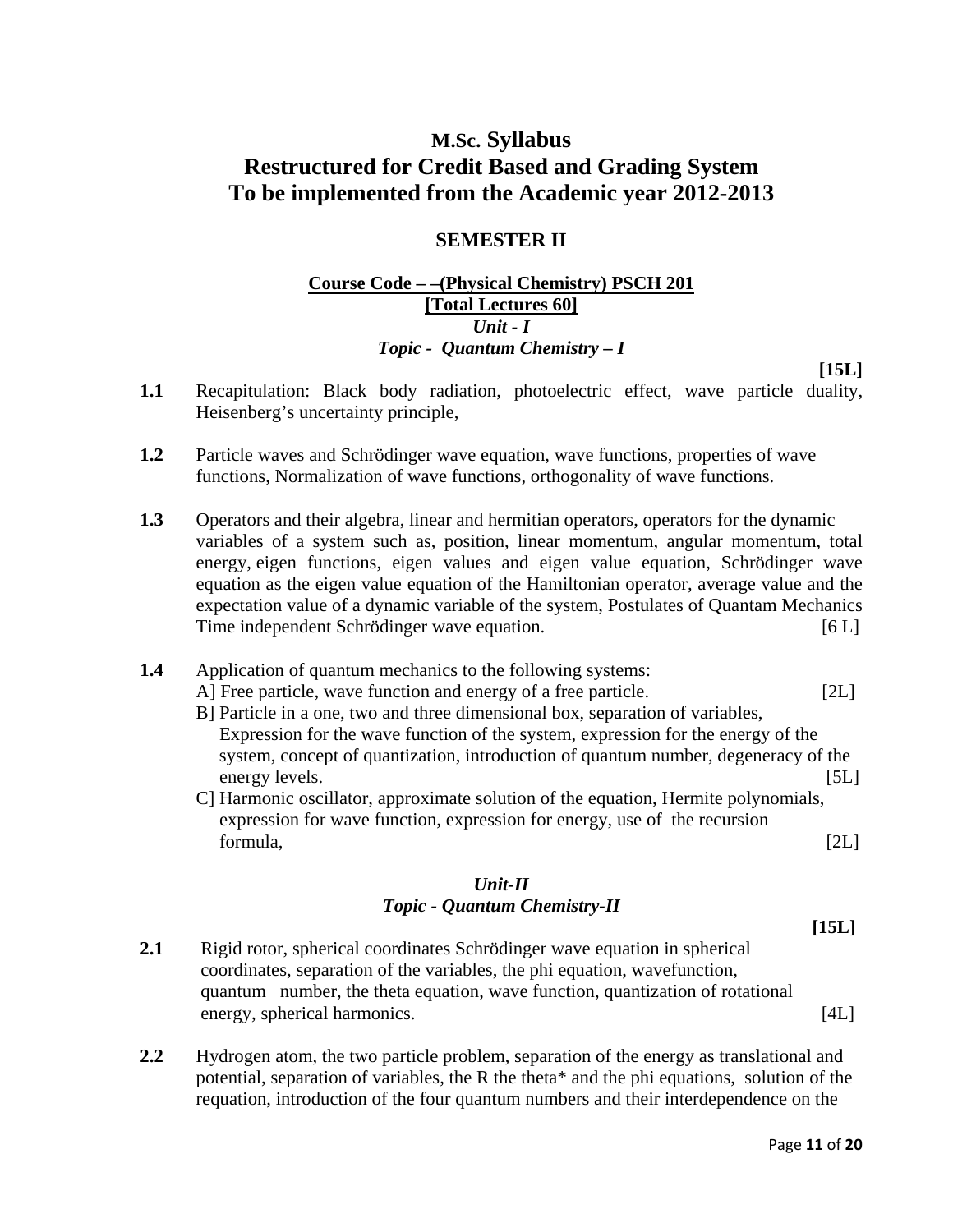basis of the solutions of the three equations, total wave function, expression for the energy, probability density function, distances and energies in atomic units, radial and angular plots., points of maximum probability, expressions for the total wave function for 1s,2s, 2p and 3d orbitals of hydrogen [9L]

**2.3** Application of the Schrödinger equation to two electron system, limitations of the equation, need for the approximate solutions, methods of obtaining the approximate solution of the Schrödinger wave equation. [2L] *\* Derivation not expected* 

### *Unit - III*

### *Topic - Chemical Kinetics and Molecular Reaction Dynamics-I*

#### **3.1 Composite Reactions**: [10L]

 Recapitulation of rate laws, Differential rate equations, Consecutive reactions, Steady state Approximation, rate determining steps, Microscopic Reversibility and Detailed Balance

**Chain reactions**-chain initiation processes.

 **Some inorganic mechanisms**: formation and decomposition of phosgene, decomposition of ozone, Reaction between Hydrogen and Bromine and some general examples

 **Organic Decompositions**: Decomposition of ethane, decomposition of acetaldehyde  **Gas phase combustion**: Reaction between hydrogen and oxygen, Semenov – Hinshelwood and Thompson mechanism, Explosion limits and factors affecting explosion limits.

**Polymerization reactions:** Kinetics of stepwise polymerization, Calculation of degree of polymerization for stepwise reaction. Kinetics of free radical chain polymerization, Kinetic chain length and estimation of average no .of monomer units in the polymer produced by chain polymerization.

#### **3.2 Reaction in Gas Phase** [5L]

 Collision Theory of Reaction Rates for Bimolecular Reactions: Collision number, collision frequency factor, Steric factor, Reaction cross section, Macroscopic rate constant, line-of-centers model. Unimolecular Reactions: Lindeman-Hinshelwood theory, Rice-Ramsperger-Kasssel (RRK) theory, Rice-Ramsperger-Kassel-Marcus(RRKM) theory

### *Unit – IV Topic - Chemical Kinetics and Molecular Reaction Dynamics-II*

**[15L]** 

#### **4.1 Elementary Reactions in Solution** [5L]

**Solvent Effects on reaction rates**, **Reactions between ions-** influence of solvent Dielectric constant, influence of ionic strength, Linear free energy relationships

**[15L]**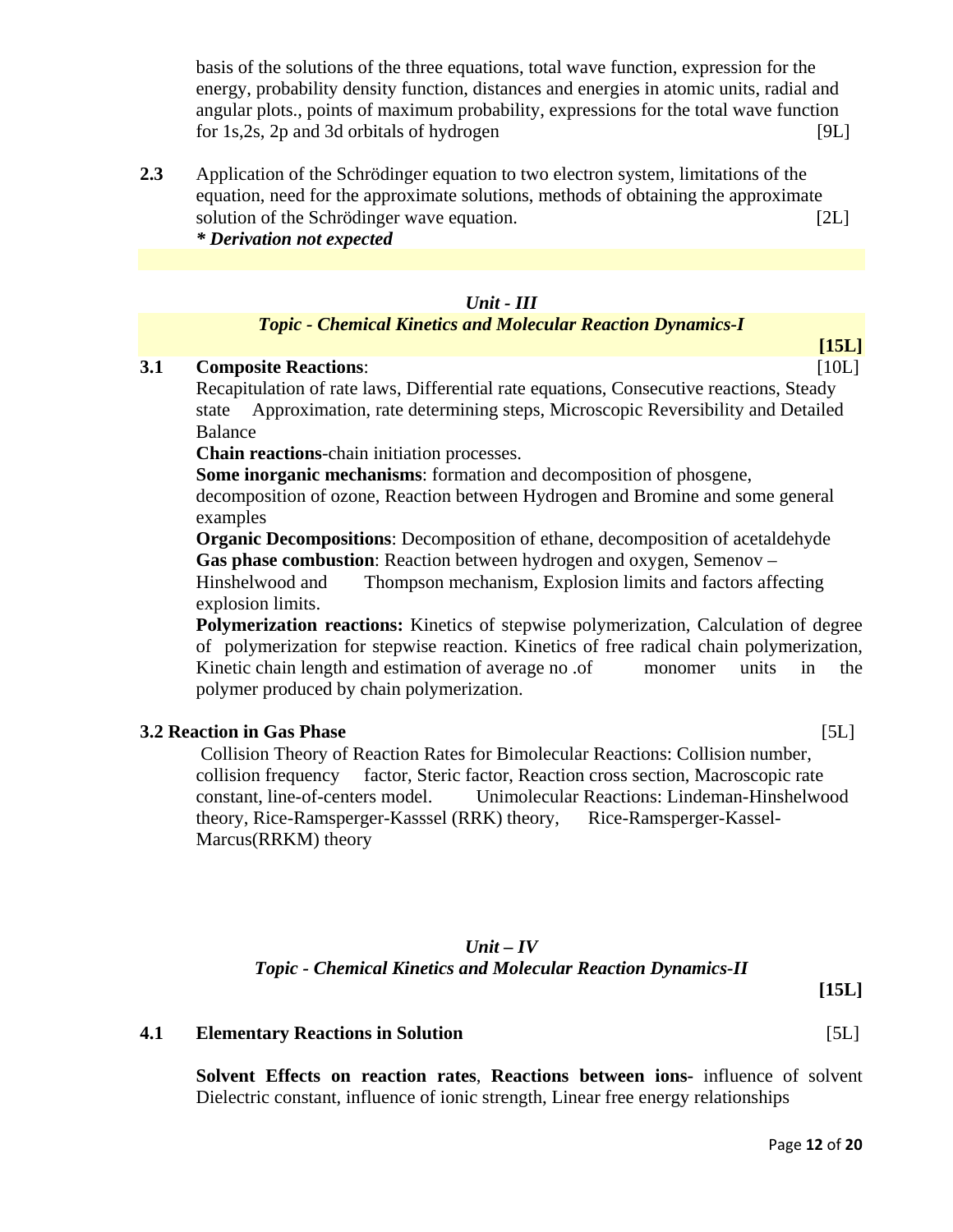### **4.2 Enzyme Catalysis** [5L]

Enzyme action, **Kinetics of reactions catalyzed by enzymes** -Michaelis-Menten analysis, Lineweaver-Burk and Eadie Analyses.

**Inhibition of Enzyme action:** Competitive, Noncompetitive and Uncompetitive Inhibition.Effect of pH, Enzyme activation by metal ions, Regulatory enzymes.

### **4.3 Kinetics of reactions in the Solid State** [5L]

Factors affecting reactions in solids

**Rate laws for reactions in solid**: The parabolic rate law, The first order rate law, the contracting sphere rate law, Contracting area rate law, some examples of kinetic studies.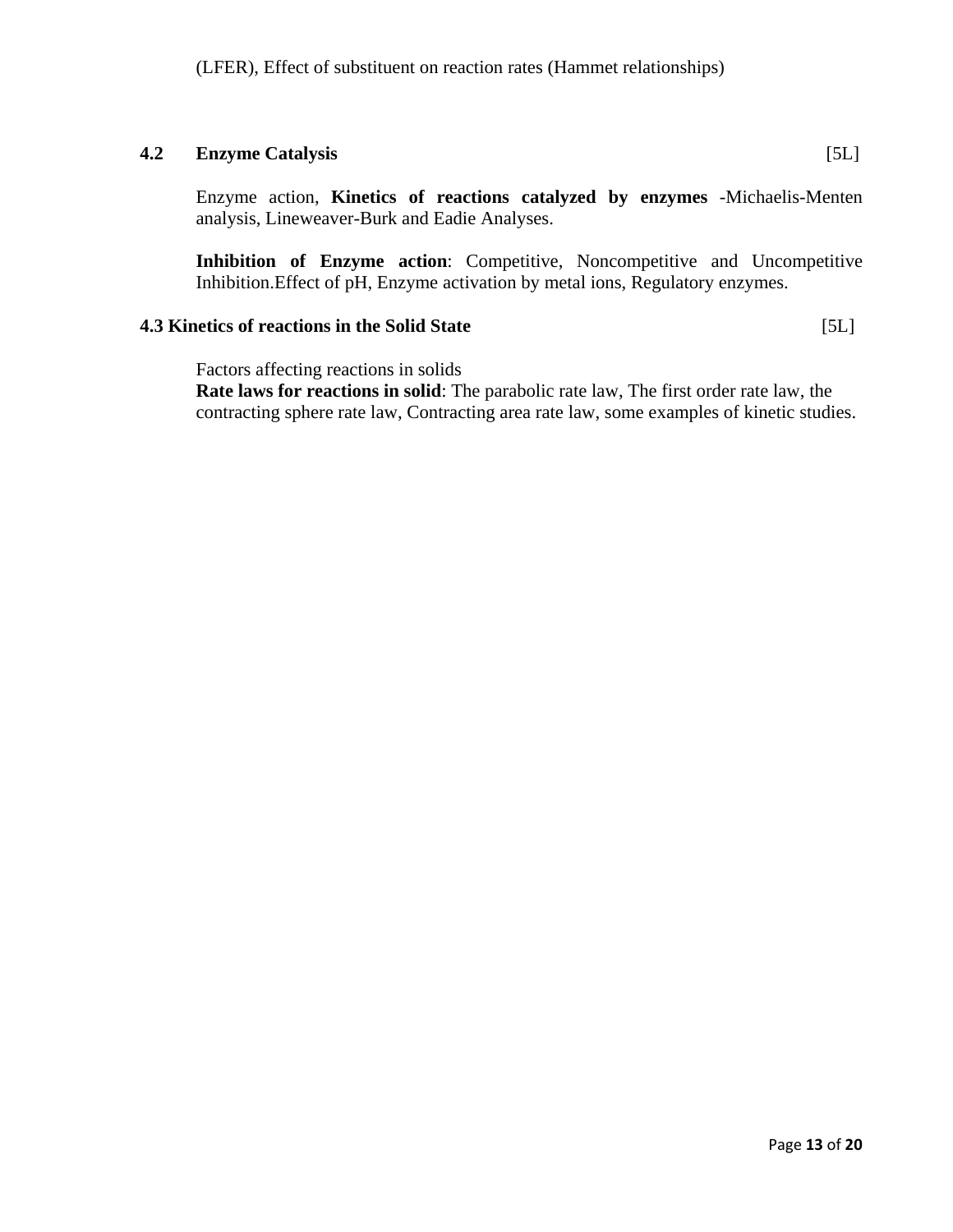### **Course Code – –(Inorganic Chemistry) PSCH 202 [Total Lectures 60]**

#### **Unit I**

#### *Topic - Chemical Bonding and Magnetism*

**[15L]** 

- (i) Hybridisation: Derivation of wave functions for the following orbital hybridisation types: sp (BeH<sub>2</sub>); sp<sup>2</sup> (BF<sub>3</sub>); sp<sup>3</sup> (CH<sub>4</sub>) considering only sigma bonding.
- (ii) Molecular Orbital Theory (LCAO-MO approach) for (a) Electron deficient species  $(B<sub>2</sub>H<sub>6</sub>)$ , and (b) Electron rich species (triodide ion, I<sub>3</sub>).
- (iii) Hydrogen bonding concept, types, properties, methods of detection and importance. van der Waal's forces, ion-dipole, dipole-dipole, London forces.
- (iv) Theory of magnetism, diamagnetism, paramagnetism, ferromagnetism and antiferromagnetism, Curie and Curie-Weiss laws, Faraday's method of determination of magnetic susceptibility.

### *Unit - II Topic - Molecular Symmetry and Group theory*

**[15 L]** 

- (i) Concepts of Groups, Sub-groups, Classes of Symmetry operations, Group Multiplication Tables. Abelian and non-Abelian point groups.
- (ii) Symmetry criterion of optical activity, symmetry restrictions on dipole moment. A systematic procedure for symmetry classification of molecules.
- (iii) Representation of Groups: Matrix representation of symmetry operations, reducible and irreducible representations. The Great Orthogonality Theorem. Construction of character tables for point groups  $C_{2v}$ ,  $C_{3v}$  and  $D_{2h}$ , structure of character tables, determination of symmetry species for translations and rotations; Mulliken's notations for irreducible representations, reduction of reducible representations using reduction formula, groupsubgroup relationships, descent and ascent in symmetry, correlation diagrams showing relationship between different groups.
- (iv) Symmetry adapted linear combinations, symmetry aspects of MO theory, sigma- and pibonding in AB4 (tetrahedral) molecule.

#### *Unit - III Topic - Environmental Chemistry*

**[15 L]** 

- (i) Water pollution: Heavy metal pollutants like mercury, lead, cadmium, arsenic, copper and chromium, with respect to their sources, distribution, speciation, toxic effects, control and treatment.
- (ii) Radiation pollution: Sources and biological implication of radioactive pollutants. Effects of radioactivity on cell proliferation and cancer.
- (iii) Sources of energy at present and for the future: Fossil fuels, coal, oil, oil shales and natural gas. Nuclear fission and fusion, Solar energy, Use of solar energy in water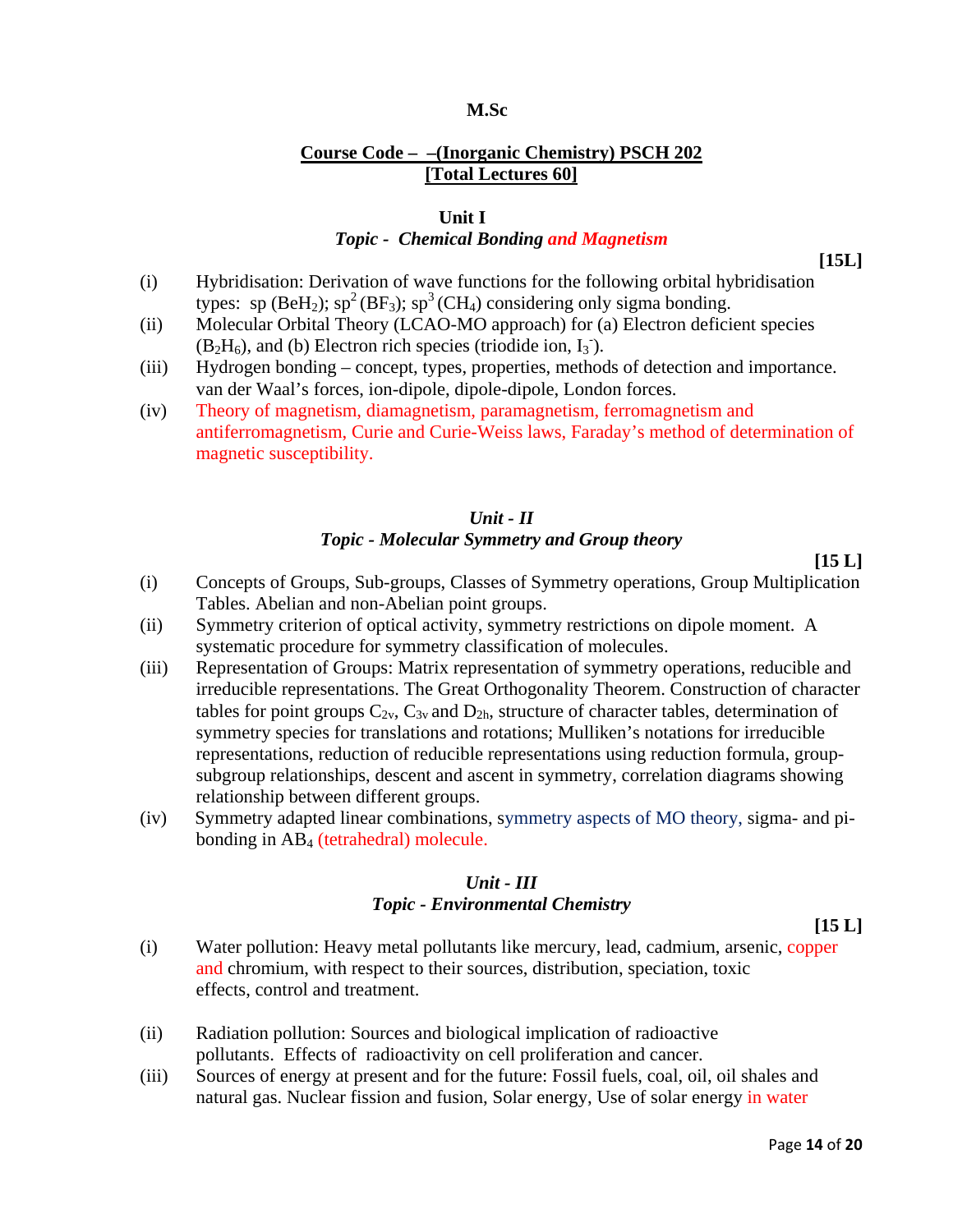heating, Production of electricity using solar energy, Power from indirect solar energy-Hydro power, Wind power, Biomass energy, Production of ethanol and methane from biomass, Geothermal energy and Tidal power.

### *Unit - IV Topic - Bioinorganic Chemistry*

**[15 L]** 

- i) Biological oxygen carriers: hemoglobin, hemerythrene and hemocyanine. Hill equation, Bohr effect and their implications.
- (ii) Reactions of dioxygen in biological system with examples of peroxidase, monooxygenase, superoxide dismutase and oxidase reactions.
- (iii) Nitrogen fixation-nitrogenase, Hydrogenases.
- (iv) Metal ion transport and storage: Ionophores, transferrin and Ferritin.
- (v) Metal ions in medicines, cis-platin and related compounds.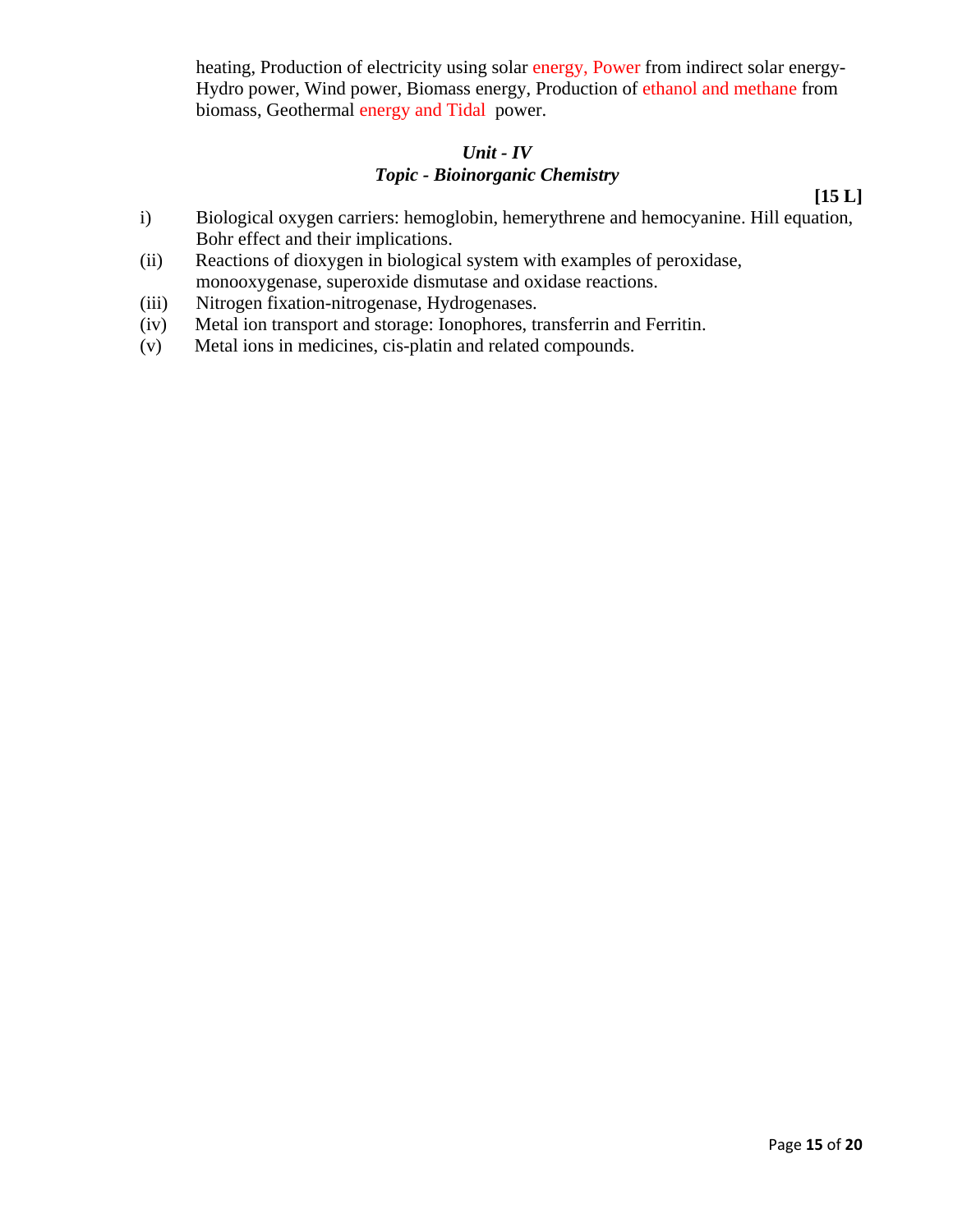### **Course Code – –(OrganicChemistry)PSCH 203 [Total Lectures 60] Semester- II** 60L

# **Unit I**

### **I. Chemistry of enolates 15L and 15L**

**I.1 Enolates:** Structure and stability of enolates. Generation of enolates using nucleophilic and non-nucleophilic bases. Kinetic and thermodynamic control in regiochemistry of enolates, Reactions of enolates ions.

# **I.2 Alkylation and acylation of enolate ions**

**I.3 Halogenations of carbonyl compounds:** Acid catalysed and base catalysed reactions e.g. Haloform reaction, α-bromination of carboxylic acids- Hell-Volhard-Zelinsky reaction (HVZ).

**I.4 Condensation reactions involving** Ester enolate ions: **C**laisen condensation, Dieckmann cyclization. Enolate of active-methylene compound - Mannich reaction.

**I.5 Conjugate addition** to α, β-unsaturated carbonyl compounds**:** Michael addition, Robinson annulation.

# **Unit II**

### **II. Rearrangements** 15L

# **Mechanisms of the following reactions with examples**

**2.1. Concerted rearrangements:** Cope (including Oxy-Cope), Claisen, Curtius, Lossen, olefin metathesis, Wolff.

**2.2 Cationic rearrangements:** Demjanov, Pummerer, Schmidt, Dienone-phenol.

**2.3 Anionic rearrangements**: Brook, Favorski, Neber, Von Richter, Sommelet-Hauser, Wittig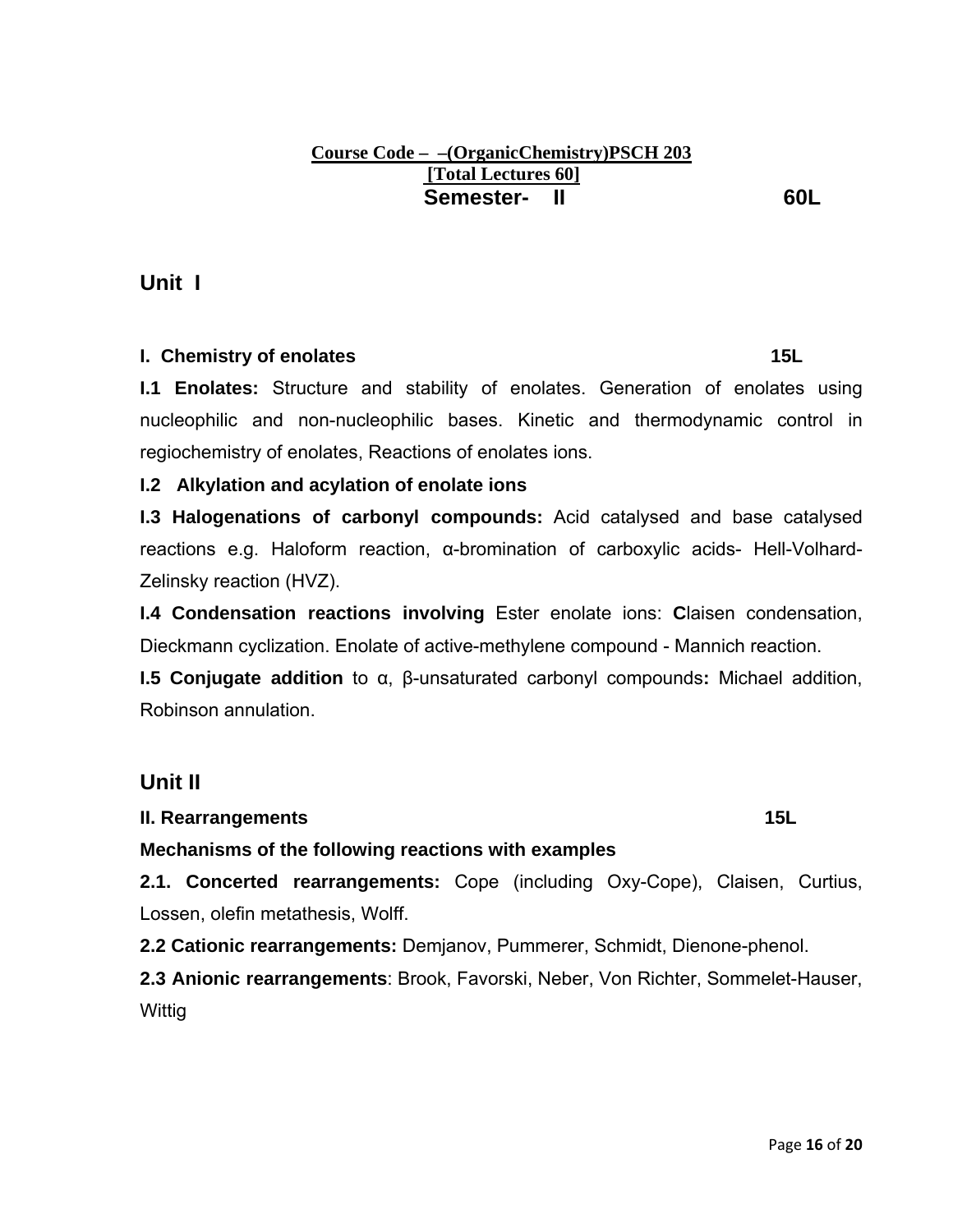# **Unit-III**

### **3. Nucleophilic Substitution Reactions 8L**

**3.1 Aliphatic nucleophilic substitution at sp<sup>3</sup> carbon:**  $S_N^1$ ,  $S_N^2$ ,  $S_N^1$  reactions. NGP reactions - participation by aryl rings,  $\pi$  and  $\sigma$  bonds. Ion pair in  ${S_N}^1$  reactions. Stereochemistry of all the above reactions. Factors affecting these reactions: substrate, nucleophilicity, solvent, steric effect, hard-soft interaction, leaving group. Ambident nucleophiles.  $S_NCA$  and  $S_N$ ' reactions.

### **3.2 Aliphatic nucleophilic substitution reactions at sp2 (vinylic) carbon.**

**3.3 Aromatic nucleophilic substitution reaction:** S<sub>N</sub>Ar, S<sub>N</sub>1, Benzyne mechanisms. ipso, cine and tele substitutions, vicarious substitution.

**3.4 Ester hydrolysis:** All mechanisms of acid and base catalyzed hydrolysis.

### **3.5 UV and IR spectroscopy 7L**

**3.5.1 Ultraviolet spectroscopy:** Factors affecting the position and intensity of UV bands – effect of conjugation, steric factor, pH, solvent polarity. Calculation of absorption maxima by Woodward-Fieser Rules (using Woodward-Fieser tables for values for substituents) for the following classes of organic compounds: conjugated polyenes (cyclic and acyclic), enones and substituted benzene derivatives.

**3.5.2 Infrared spectroscopy:** Fundamental, overtone and combination bands, vibrational coupling, important group frequencies for the common functional groups.

### **Unit-IV. NMR spectroscopy and Mass spectrometry 15L**

**4.1 Proton magnetic resonance spectroscopy:** Chemical shift, Factors affecting chemical shift, Chemical and magnetic equivalence, Spin-spin coupling, Coupling constant J, Factors affecting J, Karplus equation, First order spectra, Geminal, vicinal and long range coupling (allylic and aromatic)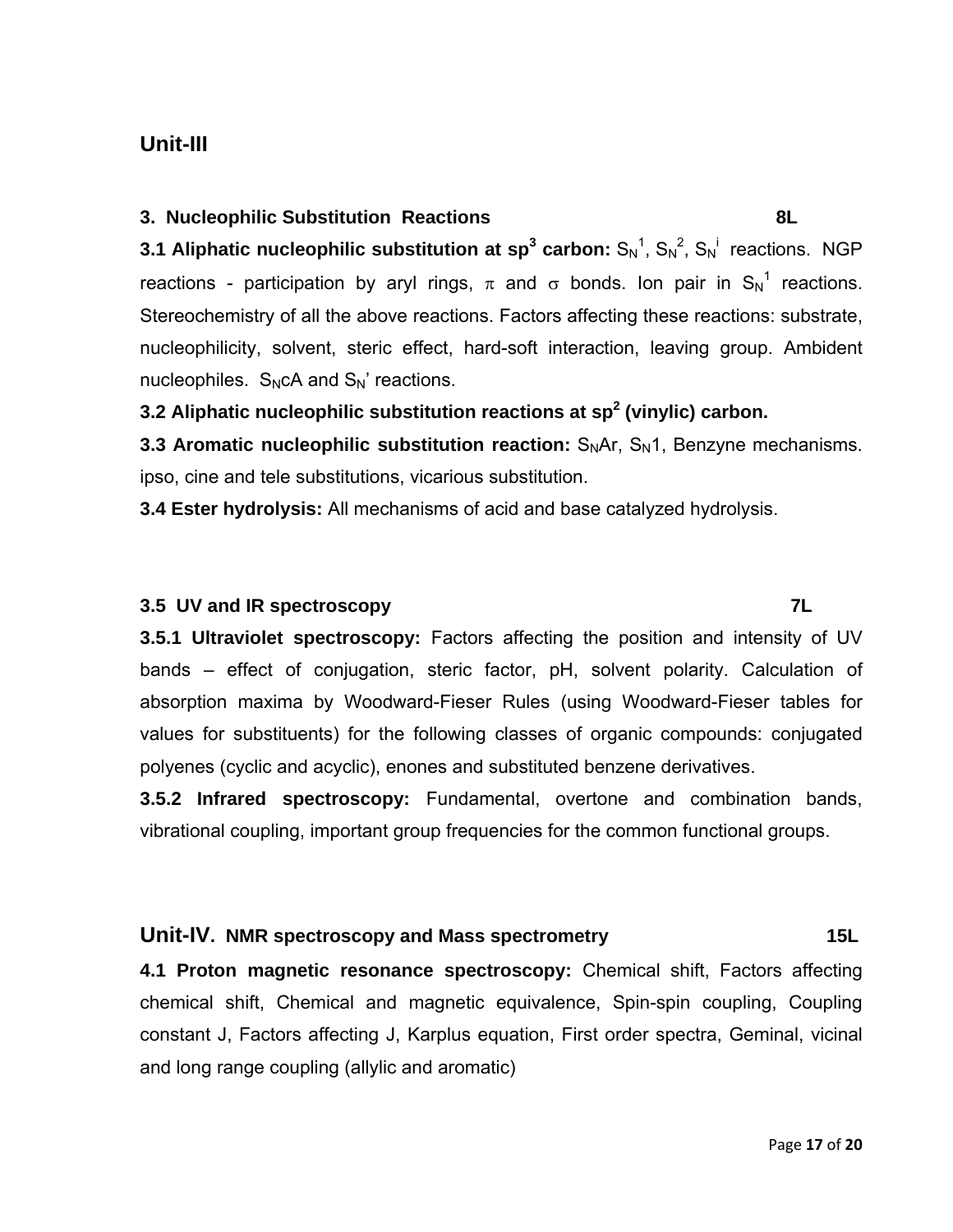**4.2 Mass spectrometry:** Molecular ion peak, base peak, isotopic abundance, metastable ions. Nitrogen rule, Determination of molecular formula of organic compounds based on isotopic abundance and HRMS Fragmentation pattern in various classes of organic compounds (including compounds containing hetero atoms), McLafferty rearrangement, Retro-Diels-Alder reaction, ortho effect.

**4.3.** Structure determination involving individual or combined use of the above spectral techniques.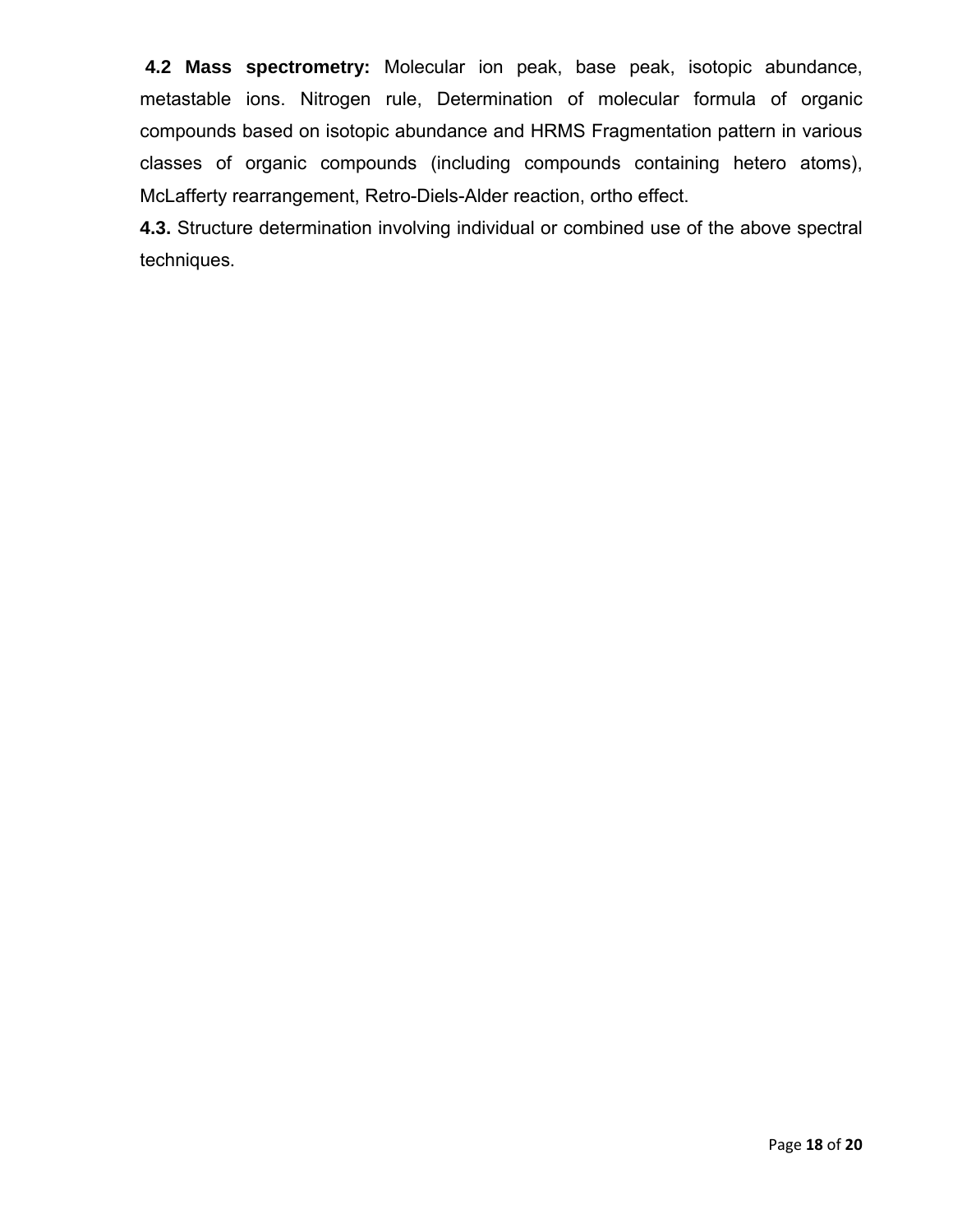### **Course Code – –(Analytical Chemistry)PSCH 204 [Total Lectures 60] ANALYTICAL**

**Semester –II** [60L]

#### **Unit-I**

- **1.1 General introduction to spectroscopic methods:**, recapitulation of basic concepts, general instrumentation: sources, wavelength selectors, sample containers, radiation transducers, signal processors and read out system, fiber optics, types of optical instruments, Fourier transform optical instruments., [**5L] 1.2 Molecular ultra violet and visible spectroscopy**: factors affecting
	- molecular absorption, types of transitions, pH, temperature, solvent, effect of substituents, Derivative and dual wavelength spectroscopy, applications including simultaneous determinations**. [5L]**
- **1.3 Infrared absorption spectroscopy:** instrumentation, FTIR, advantages of FTIR, applications of IR, qualitative and quantitative analysis, advantages and limitations of quantitative IR methods**. [5L]**

#### **Unit -II**

**2.1 X-ray spectroscop**y: principles instrumentation and applications of X-ray fluorescence, absorption and diffraction spectroscopy**. [7L]**  2.3 **Mass spectrometry**: recapitulation, instrumentation, ion sources for molecular studies, electron impact, field ionization, field absorption, chemical ionization and fast atom bombardment sources. mass analyzers: quadrupole, time of flight and ion trap. applications, use of mass spectrometer as